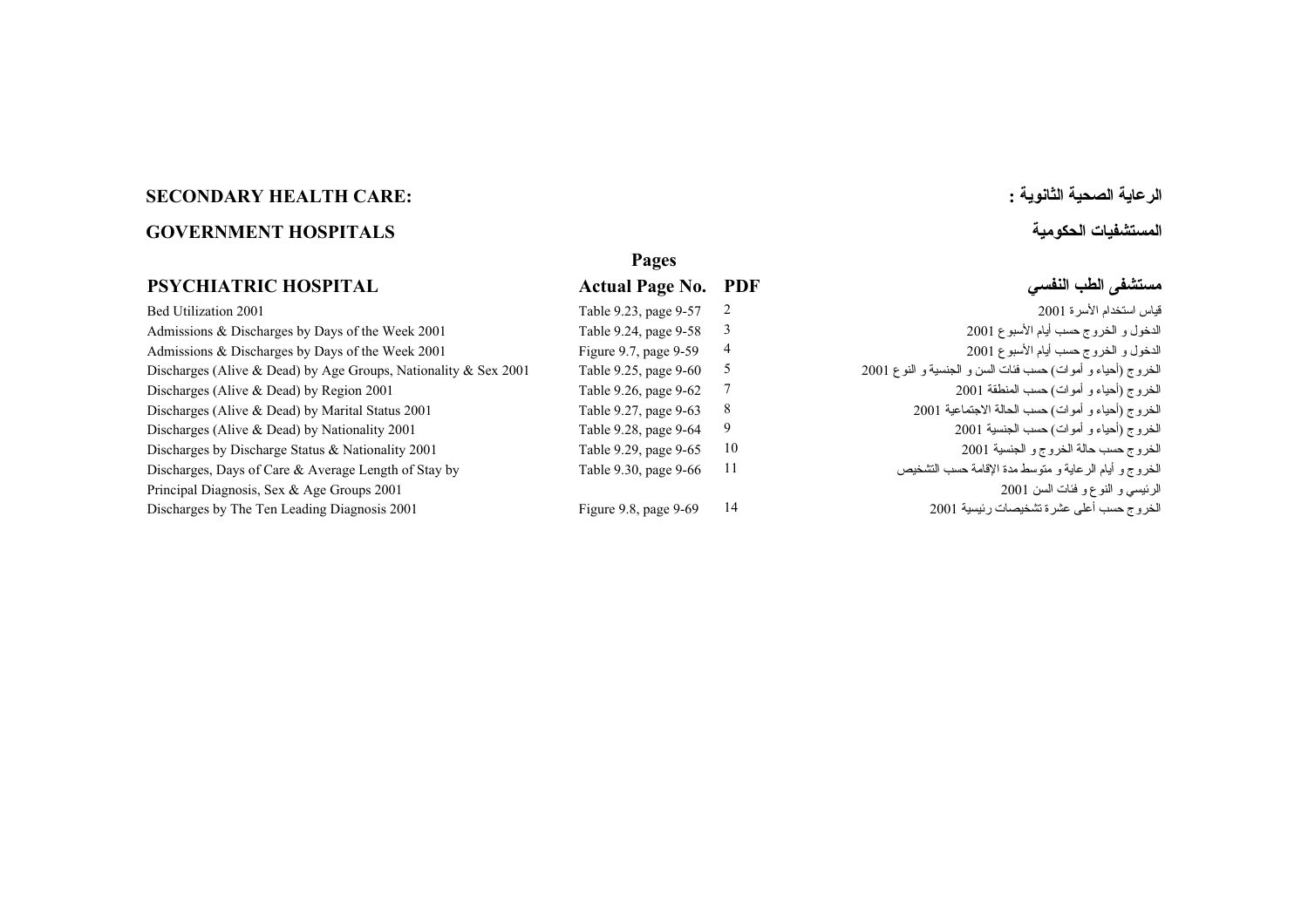<span id="page-1-0"></span>

| الجملة<br><b>Total</b> | الاقلصة<br>الطويلة<br><b>Long Term</b><br><b>Rehabilitation</b> | التخلف<br>العقلى<br><b>Mental</b><br>Retardation | الطب النفسي<br>لكبار السن<br>Psycho-<br>Geriatric | الكحول<br>والمخدرات<br>Drug &<br><b>Alcohol</b> | الوحدة النفسية<br>للأطفال<br>Child &<br><b>Adolescent</b> | الطب النفسي<br><b>Psychiatric</b> | البيان<br><b>Description</b>                   |
|------------------------|-----------------------------------------------------------------|--------------------------------------------------|---------------------------------------------------|-------------------------------------------------|-----------------------------------------------------------|-----------------------------------|------------------------------------------------|
| 1,028                  | 7                                                               | 22                                               | 82                                                | 188                                             | 65                                                        | 664                               | اجمالي الدخول<br>Total admissions              |
| 1,005                  | 5                                                               | 18                                               | 90                                                | 181                                             | 68                                                        | 643                               | اجمالي الخروج<br>Total discharges              |
| 201                    | 14                                                              | 49                                               | 50                                                | 13                                              | 12                                                        | 63                                | عدد الأسر ة<br>No. of beds                     |
| 73,365                 | 5,110                                                           | 17,885                                           | 18,250                                            | 4,745                                           | 4,380                                                     | 22,995                            | أيام الأسرة<br>Bed days available              |
| 75,191                 | 7,557                                                           | 8,845                                            | 15,988                                            | 4,734                                           | 6,742                                                     | 31,325                            | أيام المرضى<br>Patient-days overnight          |
| 33                     |                                                                 |                                                  | $\mathbf{1}$                                      | 5                                               | $\mathbf{1}$                                              | 26                                | ابام المرضى حبوم<br>Patient days < 1 day       |
| 75,224                 | 7,557                                                           | 8,845                                            | 15,989                                            | 4,739                                           | 6,743                                                     | 31,351                            | جملة أيام المرضي<br><b>Total Patient days</b>  |
| 102.5                  | 147.9                                                           | 49.5                                             | 87.6                                              | 99.9                                            | 153.9                                                     | 136.3                             | معدل أشغال السر بر<br>Bed occupancy rate       |
| 5.0                    |                                                                 | 0.4                                              | 1.8                                               | 13.9                                            | 5.7                                                       | 10.2                              | معدل دور ان السر پر<br>Turnover rate           |
| $-1.8$                 | $-489$                                                          | 502.2                                            | 25.1                                              | 0.0                                             | $-34.8$                                                   | $-13.0$                           | فترة فراغ السرير *<br>Turnover interval *      |
| 2.8                    |                                                                 | 0.1                                              | 0.2                                               | 0.5                                             | 0.2                                                       | 1.8                               | متوسط الدخول اليومى<br>Average daily admission |
| 2.8                    |                                                                 |                                                  | 0.2                                               | 0.5                                             | 0.2                                                       | 1.8                               | متوسط الخروج اليومي<br>Average daily discharge |
| 74.8                   | 1,511                                                           | 491.4                                            | 177.7                                             | 26.2                                            | 99.2                                                      | 48.8                              | متوسط مدة الأقامة<br>Average length of stay    |

*\* Refer to Conventions used in the report* التقرير في المستخدمة الإصطلاحات انظر\*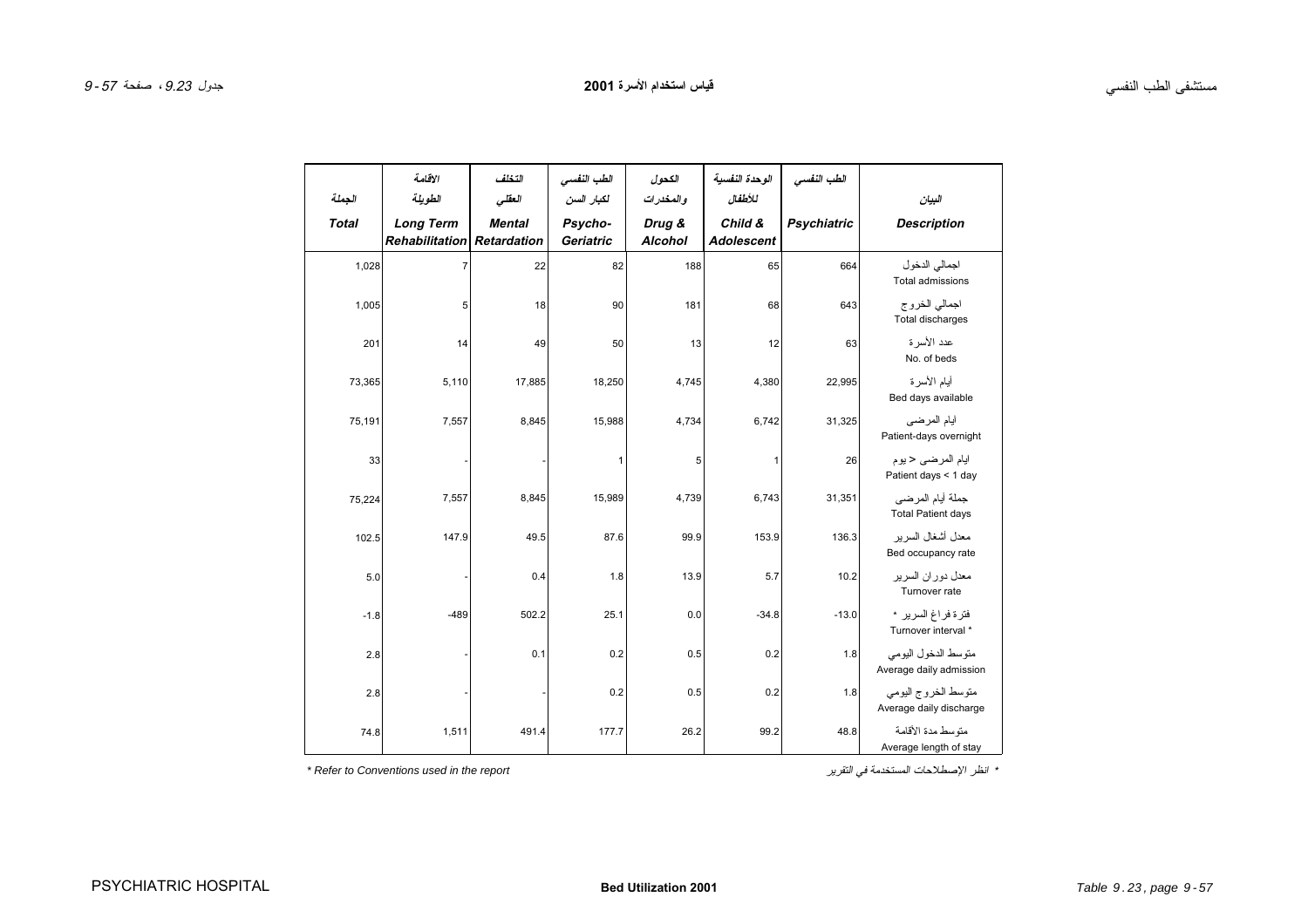<span id="page-2-0"></span>

|                           | <b>Total</b>    | Fri الجملة |        | الحمعه | <b>Thurs</b>    | Wed الخميس |                  |      | Tues الأربعاء   |                 | Mon الثلاثاء |      | الأثنين Sun |                 | الأحد /ˈSat | السبت |                        |
|---------------------------|-----------------|------------|--------|--------|-----------------|------------|------------------|------|-----------------|-----------------|--------------|------|-------------|-----------------|-------------|-------|------------------------|
|                           |                 |            |        |        |                 |            |                  |      |                 |                 |              |      |             |                 |             |       |                        |
|                           | خروج            | دخول       | خروج   | دخول   | خروج            | دخول       | خروج             | دخول | خروج            | دخول            | خروج         | دخول | خروج        | دخول            | خروج        | دخول  |                        |
| <b>Department</b>         | Disch.          | Adm.       | Disch. | Adm.   | Disch.          | Adm.       | Disch.           |      | Adm. Disch.     | Adm.            | Disch.       |      | Adm. Disch. | Adm.            | Disch.      | Adm.  | القسد                  |
| Psychiatric               | 643             | 664        | 221    | 67     | 16              | 51         | 128 <sub>1</sub> | 113  | 167             | 108             | 71           | 80   | 121         | 133             | 118         | 112   | الطب النفسي            |
| Drug & Alcohol            | 181             | 188        | 16     |        | 14 <sub>1</sub> |            | 27               | 32   | 16 <sub>1</sub> | 32 <sub>1</sub> | 22           | 61   | 59          | 17              | 27          | 41    | وحدة الكحول والمخدرات  |
| Child & Adolescent        | 68              | 65         |        |        |                 |            | 21               |      | 28              |                 |              |      |             | 14 <sub>1</sub> |             | 23    | الوحدة النفسية للأطفال |
| Psycho-Geriatric          | 90              | 82         |        |        |                 |            | 22               | 14   |                 | 12              |              |      | 34          | 12 <sub>1</sub> |             | 11    | الطب النفسي لكبار السن |
| <b>Mental Retardation</b> | 18 <sub>1</sub> | 22         |        |        |                 |            |                  |      |                 |                 |              |      |             |                 |             |       | التخلف العقلي          |
| Long Term Rehabilitation  |                 |            |        |        |                 |            |                  |      |                 |                 |              |      |             |                 |             |       | الاقامة الطويلة        |
| <b>TOTAL</b>              | 1,005           | 1,028      | 42     | 79     | 36 <sub>1</sub> | 61         | 202              | 171  | 225             | 172             | 111          | 171  | 223         | 180             | 166         | 194   | لجملة                  |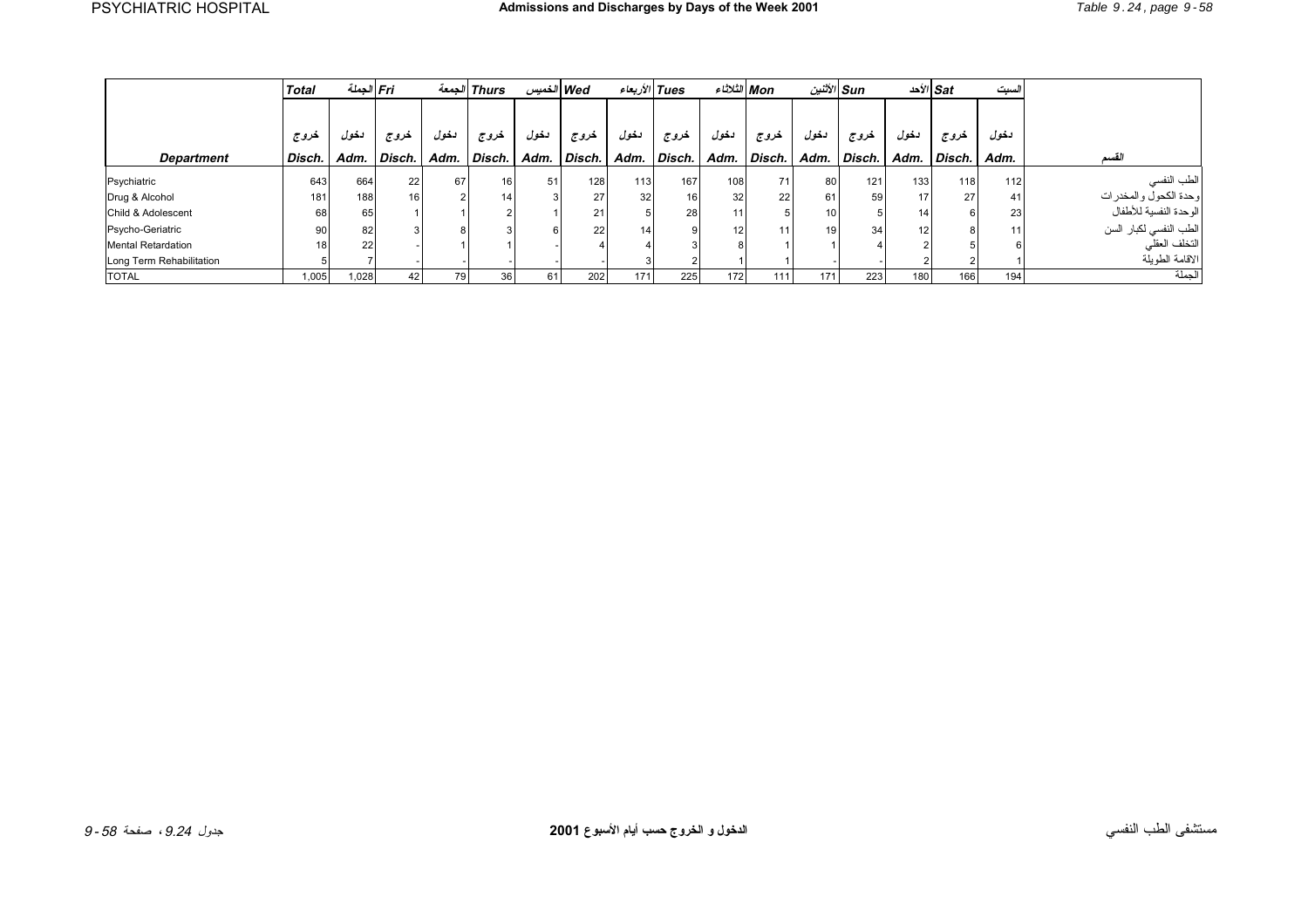<span id="page-3-0"></span>

**الدخول والخروج حسب أيام الاسبوع <sup>2001</sup> Admissions & Discharges By Days of the Week 2001**

*Days of the week*

مرجع: جدول 9.24 *<sup>24</sup> . 9 Table :Refer*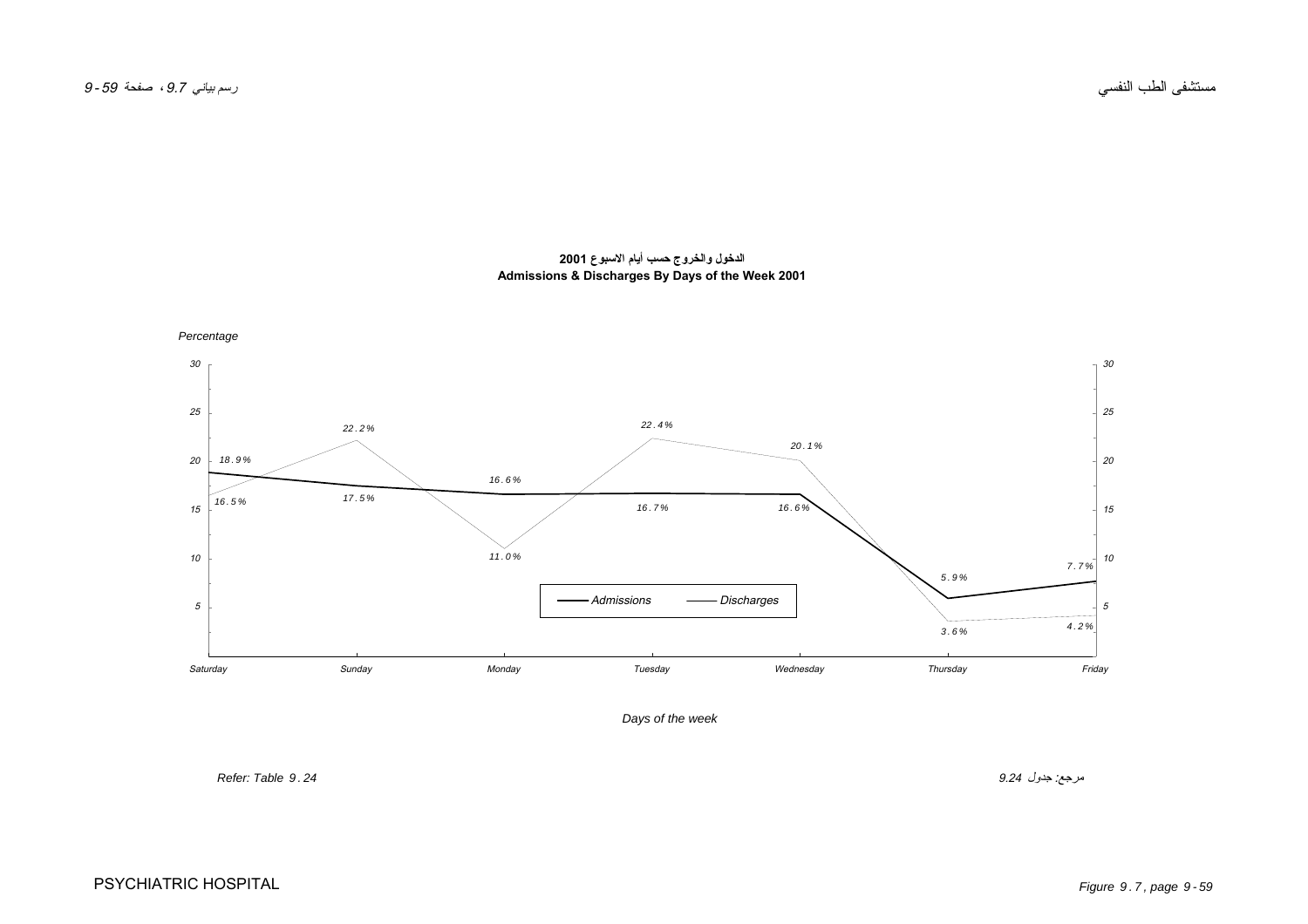<span id="page-4-0"></span>

| <b>Total</b> |        |             | Non-Bahraini الجملة |                         | غير بحريني  | <b>Bahraini</b> |        | بحرينى      |                     |           |                       |
|--------------|--------|-------------|---------------------|-------------------------|-------------|-----------------|--------|-------------|---------------------|-----------|-----------------------|
|              |        |             |                     |                         |             |                 |        |             |                     |           |                       |
| الجملة       | أننسى  | أنكر        | الجملة              | أننسى                   | نكر         | الجملة          | أننسى  | نکر         |                     |           | فنات السن (بالسنوات ) |
| <b>Total</b> | Female | <b>Male</b> | <b>Total</b>        | Female                  | <b>Male</b> | <b>Total</b>    | Female | <b>Male</b> |                     |           | Age Groups(Years)     |
| 30           | 10     | 20          |                     |                         |             | 30              | 10     |             | 20 Alive            | حي        |                       |
|              |        |             |                     |                         |             |                 |        |             | Dead                | ميت       | $1 - 9$               |
| 30           | 10     | 20          |                     |                         |             | 30              | 10     |             | 20 Total            | الجملة    |                       |
| 68           | 25     | 43          | 7                   | 3                       | 4           | 61              | 22     |             | 39 Alive            |           |                       |
|              |        |             |                     |                         |             |                 |        |             | - Dead              | حي<br>میت | $10 - 19$             |
| 68           | 25     | 43          | 7                   | 3                       | 4           | 61              | 22     |             | 39 Total            | الجملة    |                       |
|              |        |             |                     |                         |             |                 |        |             |                     |           |                       |
| 250          | 82     | 168         | 63                  | 27                      | 36          | 187             | 55     |             | 132 Alive           | حي<br>ميٽ |                       |
| 250          | 82     | 168         | 63                  | 27                      | 36          | 187             | 55     |             | - Dead<br>132 Total | الجملة    | $20 - 29$             |
|              |        |             |                     |                         |             |                 |        |             |                     |           |                       |
| 306          | 87     | 219         | 80                  | 26                      | 54          | 226             | 61     |             | 165 Alive           |           |                       |
|              |        |             |                     |                         |             |                 |        |             | Dead                | حي<br>ميٽ | $30 - 39$             |
| 306          | 87     | 219         | 80                  | 26                      | 54          | 226             | 61     |             | 165 Total           | الجملة    |                       |
| 206          | 50     | 156         | 24                  | 10                      | 14          | 182             | 40     |             |                     |           |                       |
|              |        |             |                     |                         |             |                 |        |             | 142 Alive<br>Dead   | حي<br>میت | $40 - 49$             |
| 206          | 50     | 156         | 24                  | 10                      | 14          | 182             | 40     |             | 142 Total           | الجملة    |                       |
|              |        |             |                     |                         |             |                 |        |             |                     |           |                       |
| 68           | 20     | 48          | 5                   | $\overline{\mathbf{c}}$ | 3           | 63              | 18     |             | 45 Alive            | حي        |                       |
|              |        |             |                     |                         |             |                 |        |             | Dead                | ميت       | $50 - 59$             |
| 68           | 20     | 48          | 5                   | 2                       | 3           | 63              | 18     |             | 45 Total            | الجملة    |                       |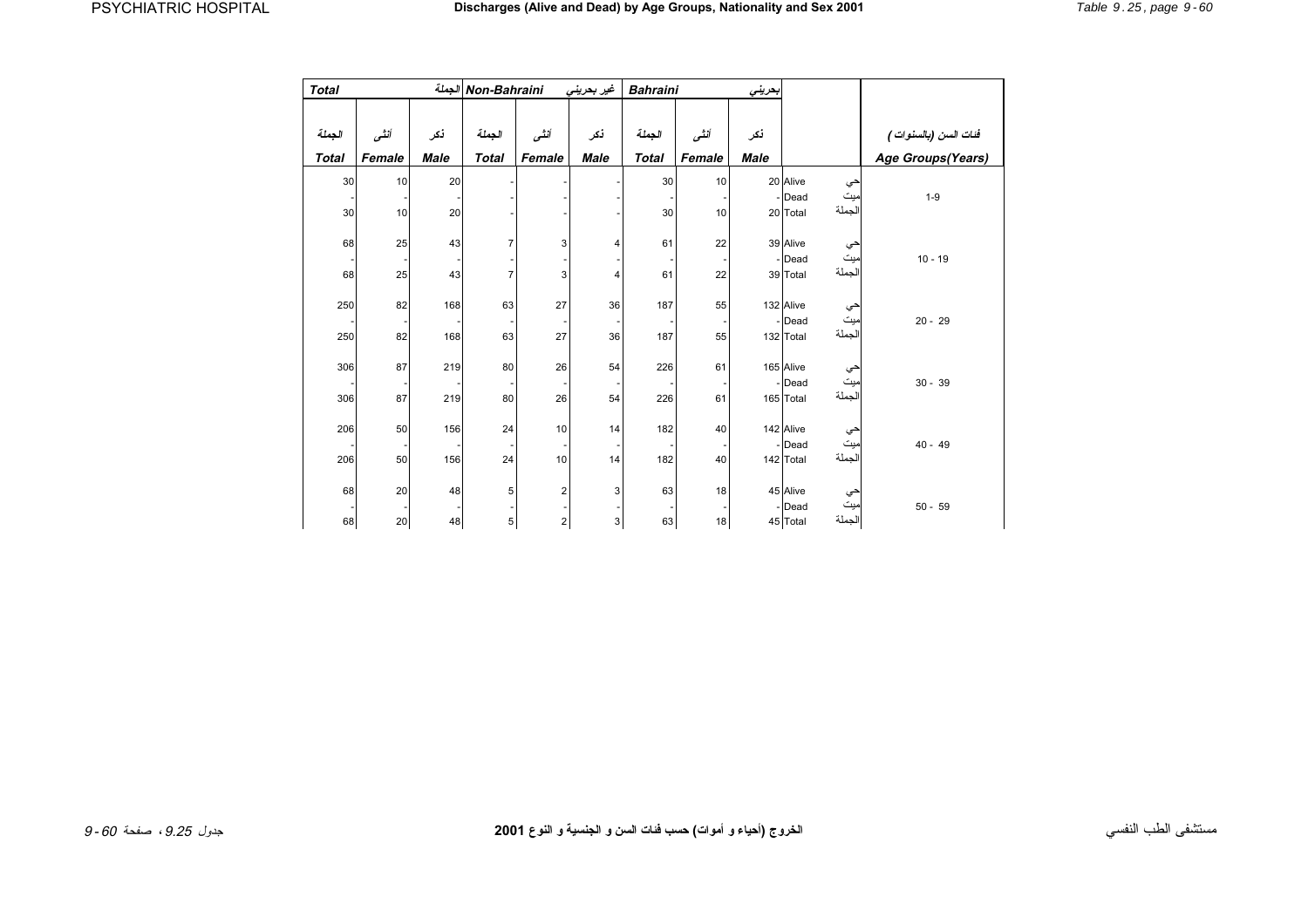| <b>Total</b> |        |             | Non-Bahraini الجملة |        | غير بحريني     | <b>Bahraini</b> |        | ابحريني     |           |        |                       |
|--------------|--------|-------------|---------------------|--------|----------------|-----------------|--------|-------------|-----------|--------|-----------------------|
| الجملة       | أننسى  | نكر         | الجملة              | أننسى  | نكر            | الجملة          | أننسى  | نكر         |           |        | فنات السن (بالسنوات ) |
| <b>Total</b> | Female | <b>Male</b> | <b>Total</b>        | Female | <b>Male</b>    | <b>Total</b>    | Female | <b>Male</b> |           |        | Age Groups(Years)     |
| 40           | 12     | 28          | 3                   |        | $\overline{3}$ | 37              | 12     |             | 25 Alive  | حي     |                       |
|              |        |             |                     |        |                |                 |        |             | - Dead    | ميت    | $60 - 69$             |
| 40           | 12     | 28          | 3                   |        | 3              | 37              | 12     |             | 25 Total  | الجملة |                       |
|              |        |             |                     |        |                |                 |        |             |           |        |                       |
| 36           | 16     | 20          |                     |        |                | 36              | 16     |             | 20 Alive  | حي     |                       |
| 1            |        |             |                     |        |                |                 |        |             | - Dead    | ميت    | $70 +$                |
| 37           | 17     | 20          |                     |        |                | 37              | 17     |             | 20 Total  | الجملة |                       |
| 1004         | 302    | 702         | 182                 | 68     | 114            | 822             | 234    |             | 588 Alive | حي     |                       |
| 1            |        |             |                     |        |                |                 |        |             | - Dead    | ميت    | الجملة<br>Total       |
| 1005         | 303    | 702         | 182                 | 68     | 114            | 823             | 235    |             | 588 Total | الجملة |                       |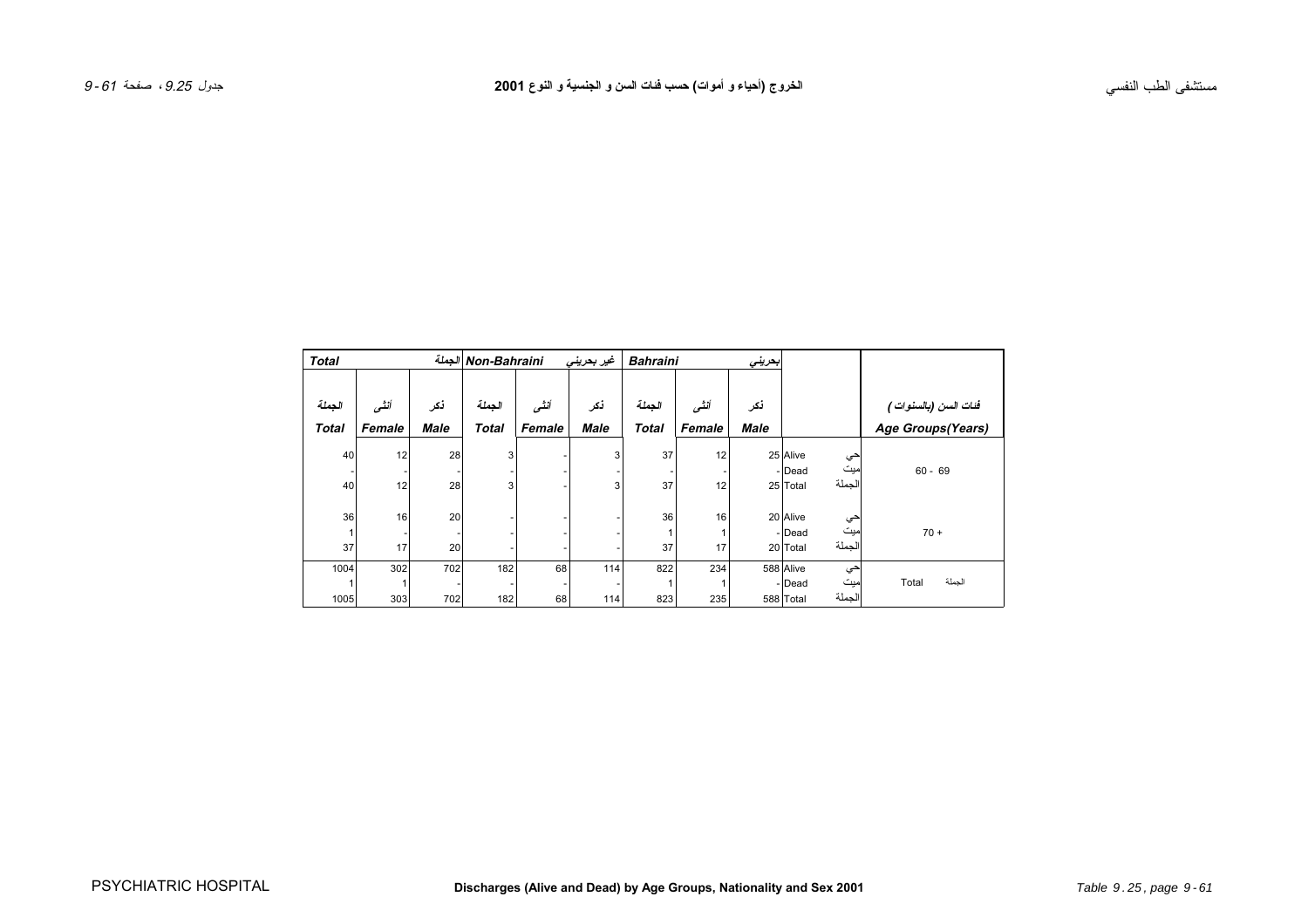<span id="page-6-0"></span>

|                       | <b>Total</b> |       | Dead الجملة              | Alive الأموات            |       | الأحياء |                  |
|-----------------------|--------------|-------|--------------------------|--------------------------|-------|---------|------------------|
|                       |              | العدد |                          | العدد                    |       | العدد   |                  |
| Region                | %            | No.   | %                        | No.                      | %     | No.     | المنطقة          |
| Hidd                  | 1.6          | 16    | $\overline{\phantom{a}}$ | ۰                        | 1.6   | 16      | الحد             |
| Muharraq              | 13.7         | 138   | $\overline{\phantom{a}}$ | ٠                        | 13.7  | 138     | المحرق           |
| Manama                | 24.6         | 247   | $\overline{\phantom{a}}$ | ٠                        | 24.6  | 247     | المنامة          |
| Jidhafs               | 11.9         | 120   | $\overline{\phantom{a}}$ | ٠                        | 12.0  | 120     | جدحفص            |
| Northern Region       | 4.9          | 49    | $\overline{\phantom{a}}$ | $\overline{\phantom{m}}$ | 4.9   | 49      | المنطقة الشمالية |
| Sitra                 | 6.5          | 65    | $\overline{\phantom{a}}$ | $\overline{\phantom{m}}$ | 6.5   | 65      | سترة             |
| <b>Central Region</b> | 5.2          | 52    | $\overline{\phantom{a}}$ | $\overline{\phantom{m}}$ | 5.2   | 52      | المنطقة الوسطى   |
| Isa Town              | 9.5          | 95    | $\overline{\phantom{a}}$ | $\mathbf{1}$             | 9.4   | 94      | مدينة عيسى       |
| Riffa                 | 8.9          | 89    | $\overline{\phantom{a}}$ | $\overline{\phantom{m}}$ | 8.9   | 89      | الرفاع           |
| Western Region        | 3.1          | 31    | $\overline{\phantom{a}}$ | ٠                        | 3.1   | 31      | المنطقة الغربية  |
| Hamad Town            | 7.1          | 71    | $\overline{\phantom{a}}$ | ۰                        | 7.1   | 71      | مدينة حمد        |
| Undetermined          | 3.2          | 32    | ۰                        | $\overline{\phantom{a}}$ | 3.2   | 32      | غير مبين         |
| <b>TOTAL</b>          | 100.0        | 1,005 |                          | 1                        | 100.0 | 1,004   | الجملة           |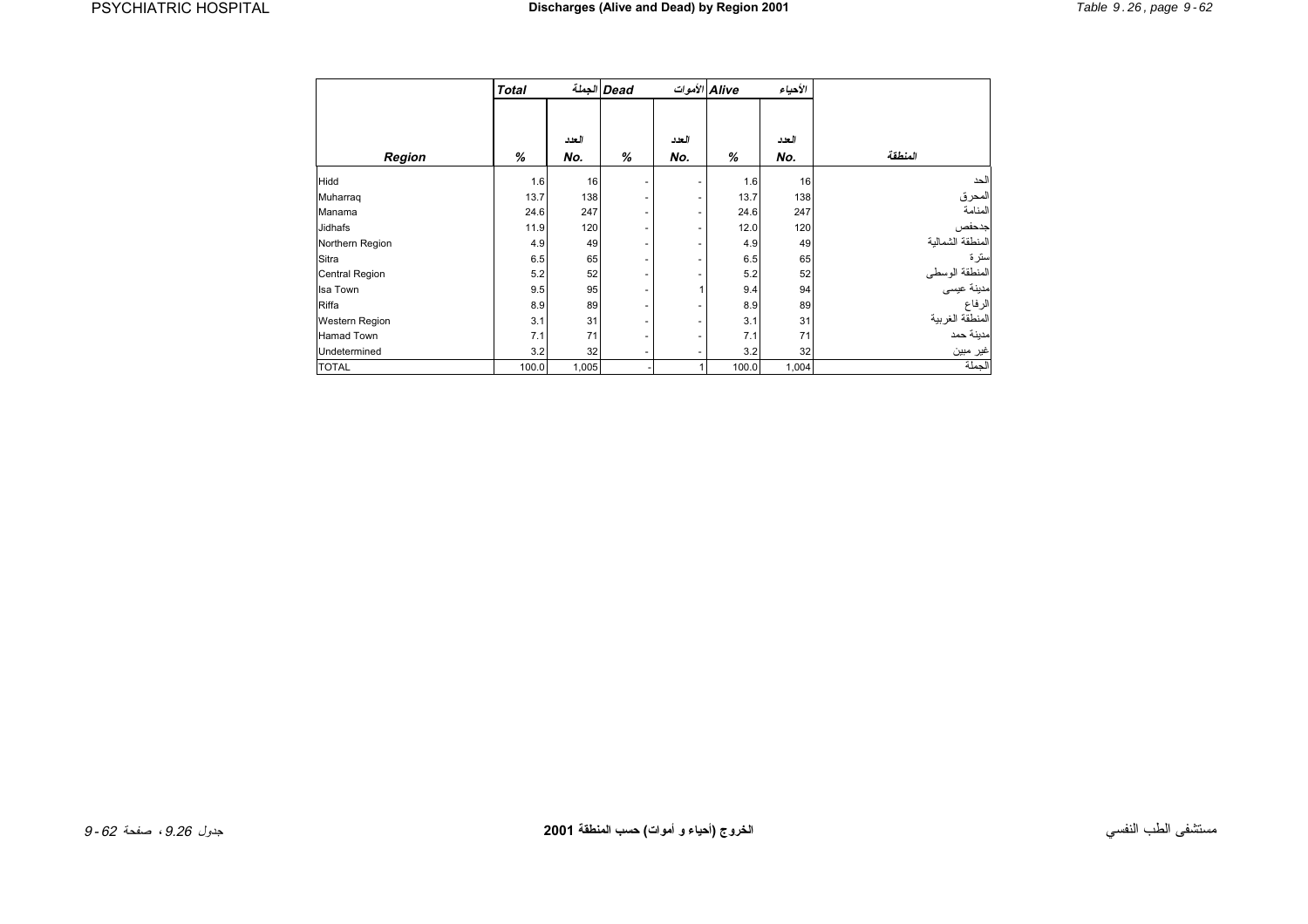<span id="page-7-0"></span>

|                       | <b>Total</b> |       | Dead الجملة | Alive الأموات |      | الأحياء |                   |
|-----------------------|--------------|-------|-------------|---------------|------|---------|-------------------|
|                       |              |       |             |               |      |         |                   |
|                       |              | العدد |             | العدد         |      | العدد   |                   |
| <b>Marital Status</b> | %            | No.   | %           | No.           | %    | No.     | الحالة الأجتماعية |
| Single                | 72.2         | 726   |             |               | 72.3 | 726     | أعزب              |
| Married               | 25.1         | 252   |             |               | 25.1 | 252     | متزوج             |
| Widowed               | 1.6          | 16    |             |               | 1.5  | 15      | أرمل              |
| Divorced              | 1.0          | 10    |             |               | 1.0  | 10      | مطلق              |
| Undetermined          | 0.1          |       |             |               |      |         | غير مبين          |
| <b>TOTAL</b>          | 100.0        | 1005  |             |               | 99.9 | 1004    | الحملة            |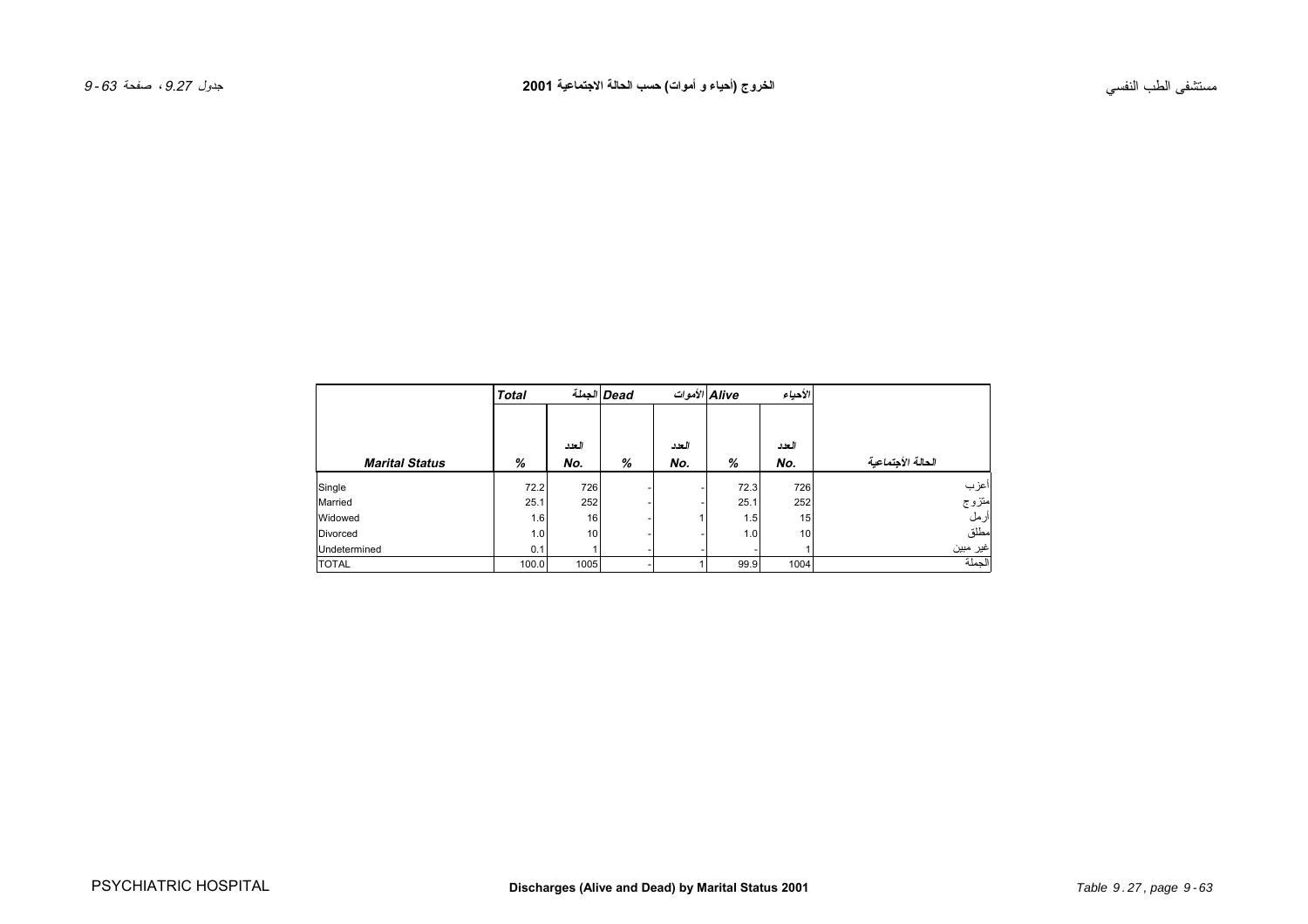<span id="page-8-0"></span>

|                            | <b>Total</b> |       | Dead الجملة |       | Alive الأموات | الأحياء        |                                                 |
|----------------------------|--------------|-------|-------------|-------|---------------|----------------|-------------------------------------------------|
|                            |              |       |             |       |               |                |                                                 |
|                            |              | العدد |             | العدد |               | العدد          |                                                 |
| <b>Nationality</b>         | %            | No.   | %           | No.   | %             | No.            | الجنسبة                                         |
| Bahraini                   | 81.9         | 823   |             | 1     | 81.9          | 822            |                                                 |
| Indian                     | 5.6          | 56    |             |       | 5.6           | 56             |                                                 |
| African (non Arab)         | 0.4          | 4     |             |       | 0.4           | 4              |                                                 |
| Pakistani                  | 2.1          | 21    |             |       | 2.1           | 21             | بحريني<br>هندي<br>أفريقي (غير عربي)<br>باكستاني |
| Saudi Arabian              | 2.5          | 25    |             |       | 2.5           | 25             | سعودي                                           |
| Iranian                    | 0.8          | 8     |             |       | 0.8           | 8              | اير اني                                         |
| Bangladeshi                | 1.0          | 10    |             |       | 1.0           | 10             | بنغالي                                          |
| Other Arab                 | 1.9          | 19    |             |       | 1.9           | 19             | عرب أخرون                                       |
| Sri Lankan                 | 1.2          | 12    |             |       | 1.2           | 12             | سيلاني                                          |
| European                   | 0.6          | 6     |             |       | 0.6           | 6              | أوروبي                                          |
| Fhilipino                  | 0.7          |       |             |       | 0.7           | 7              | فليبيني                                         |
| Other G.C.C.               | 0.2          | 2     |             |       | 0.2           | 2              |                                                 |
| <b>Other Asians</b>        | 1.0          | 10    |             |       | 1.0           | 10             | دول مجلس النعاون(أخرى)<br>اسيويون أخرون         |
| <b>Other Nationalities</b> | 0.2          | 2     |             |       | 0.2           | $\overline{2}$ | جنسيات أخرى                                     |
| Total                      | 100          | 1,005 |             | 1     | 100           | 1,004          | الجملة                                          |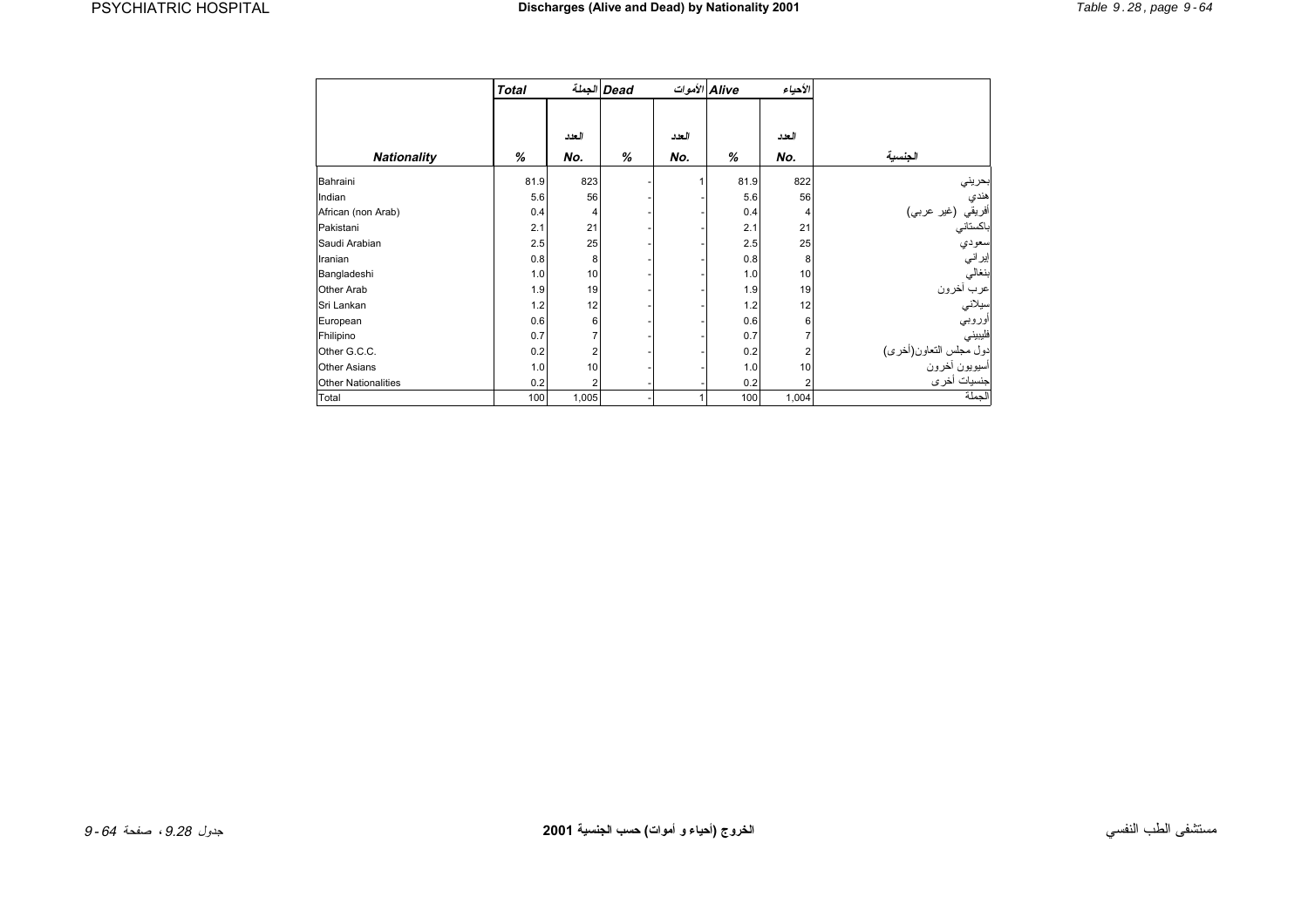<span id="page-9-0"></span>

| الجملة              | الاقامة<br>الطويلة                        | التخلف<br>العقلى             | الطب النفسى<br>لكبار السن | وحدة الكحول<br>والمخدرات | الوحدة النفسية<br>للأطفال    | الطب النفسى        | الجنسية                                                               | حالة الخروج                                            |
|---------------------|-------------------------------------------|------------------------------|---------------------------|--------------------------|------------------------------|--------------------|-----------------------------------------------------------------------|--------------------------------------------------------|
| <b>Total</b>        | <b>Long Term</b><br><b>Rehabilitation</b> | Mental<br><b>Retardation</b> | Psycho-<br>Geriatric      | Drug &<br><b>Alcohol</b> | Child &<br><b>Adolescent</b> | <b>Psychiatric</b> | <b>Nationality</b>                                                    | <b>Discharge Status</b>                                |
| 685<br>157<br>842   | 5<br>5                                    | 16<br>17                     | 72<br>9<br>81             | 112<br>115               | 65<br>65                     |                    | 415 Bah<br>بحريني<br>غیر بحرینی<br>144 Non-Bah<br>لجملة<br>559 Total  | خر و ج حي للمنز ل<br>Alive/Home                        |
| 137<br>25<br>162    |                                           |                              |                           | 61<br>66                 |                              |                    | 64 Bah<br>بحريني<br>20 Non-Bah<br> غير بحريني<br>لجملة<br>84 Total    | خروج ضد رغبة الطبيب<br>Left against medical advice     |
|                     |                                           |                              |                           |                          |                              |                    | - Bah<br>بحريني<br>- Non-Bah<br>غیر بحرینی<br>الجملة<br>- Total       | تحویل لمستشفیات أخر ی<br>Transferred to other hospital |
| 823<br>182<br>1,005 | 5<br>5                                    | 17<br>18                     | 81<br>9<br>90             | 173<br>181               | 68<br>68                     |                    | 479 Bah<br>بحريني<br>164 Non-Bah<br>غير بحريني<br>الجملة<br>643 Total | الجملة<br>Total                                        |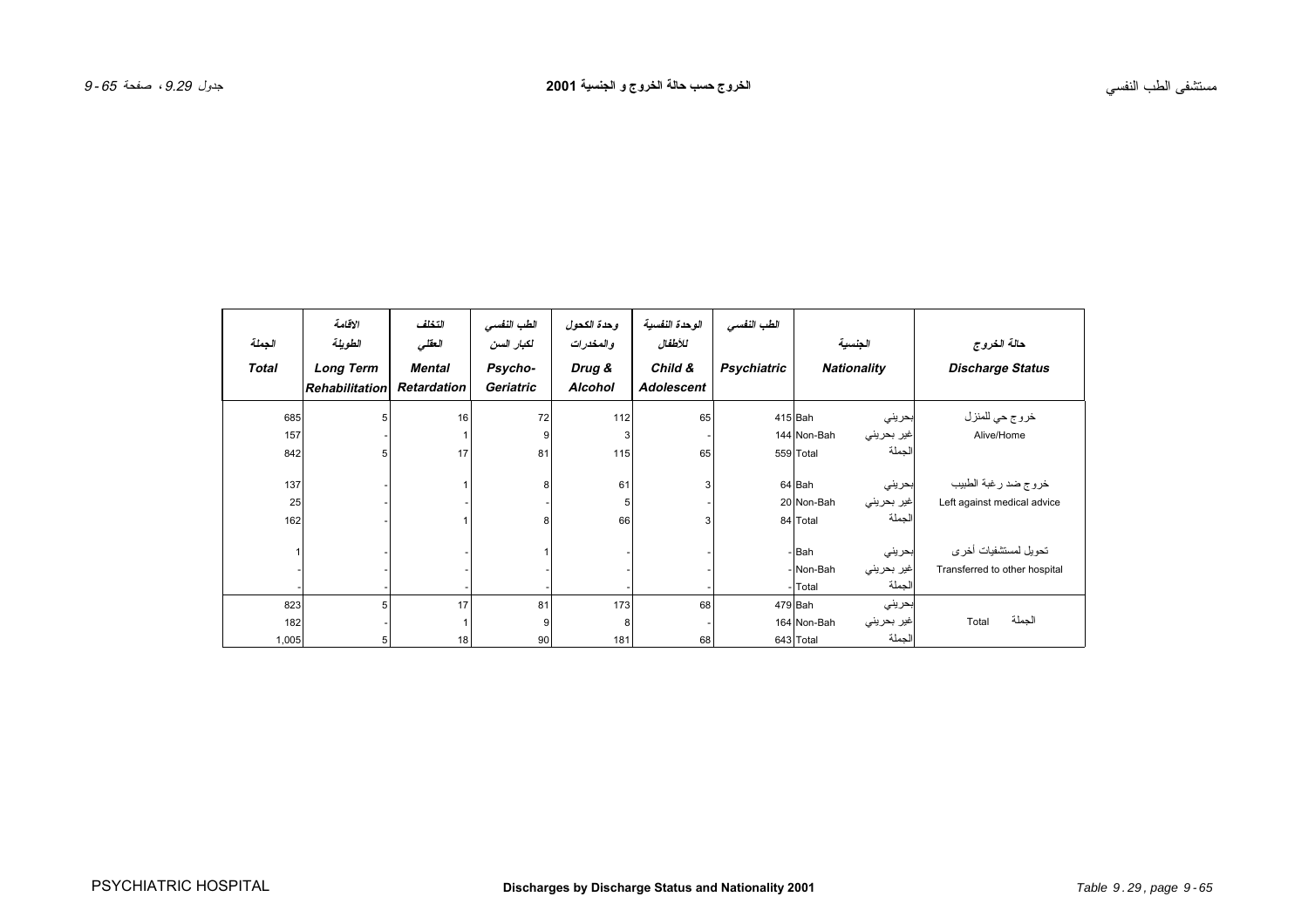<span id="page-10-0"></span>

| <b>Male</b>       |                |       |                          |      |         | Female نكور<br>ائناث |              |                  |                              |                |           |              | الغروج        |                                                |                  |
|-------------------|----------------|-------|--------------------------|------|---------|----------------------|--------------|------------------|------------------------------|----------------|-----------|--------------|---------------|------------------------------------------------|------------------|
| <b>Age Groups</b> |                |       |                          |      |         | Age Groups فنات السن |              |                  |                              |                | فئات السن |              | الرعاية       |                                                |                  |
|                   |                |       |                          |      |         |                      |              |                  |                              |                |           | الأجمالى     | الأقامة       | التشخيص الرئيسى                                | رمز              |
|                   |                |       |                          |      |         |                      |              |                  |                              |                |           | العام        | <b>DISCH.</b> | <b>Principal Diagnosis</b>                     | التصنيف          |
| الجملة            |                |       |                          |      |         | الجملة               |              |                  |                              |                |           | Grand        | <b>DOC</b>    |                                                | ICD <sub>9</sub> |
| <b>Total</b>      | $65+$          |       | $45 - 64$ $15 - 44$ 1-14 |      | $1\geq$ | <b>Total</b>         | $65+$        |                  | $45 - 64$ $15 - 44$ $1 - 14$ |                | $1\geq$   | <b>Total</b> | <b>ALS</b>    |                                                | Code             |
| 164               |                | 40    | 120                      |      |         |                      |              |                  | 43                           |                |           | 219          | <b>DISCH</b>  | ذهانات فصامبة                                  | 295              |
|                   | 4              |       |                          |      |         | 55                   | $\mathbf{1}$ | 11               |                              |                |           |              |               |                                                |                  |
| 19,588            | 153            | 6,176 | 13,259                   |      |         | 2,895                | 771          | 405              | 1,719                        |                |           | 22,483       | <b>DOC</b>    | SCHIZOPHRENIC PSYCHOSES                        |                  |
| 119.4             | 38.3           | 154.4 | 110.5                    |      |         | 52.6                 | 771.0        | 36.8             | 40.0                         |                |           | 102.7        | <b>ALS</b>    |                                                |                  |
| 113               | $\overline{2}$ | 8     | 103                      |      |         | 106                  | $\sqrt{2}$   | $\boldsymbol{9}$ | 94                           |                |           | 219          | <b>DISCH</b>  | الاضطر ابات الاكتئابية غير المصنفة في مكان أخر | 311              |
| 2,295             | 178            | 137   | 1.980                    |      |         | 1,437                | 42           | 163              | 1,228                        | $\overline{4}$ |           | 3,732        | <b>DOC</b>    | DEPRESSIVE DISORDER, NOT ELSEWHERE CLASSIFIED  |                  |
| 20.3              | 89.0           | 17.1  | 19.2                     |      |         | 13.6                 | 21.0         | 18.1             | 13.1                         | 4.0            |           | 17.0         | <b>ALS</b>    |                                                |                  |
|                   |                |       |                          |      |         |                      |              |                  |                              |                |           |              |               |                                                |                  |
| 124               |                | 6     | 118                      |      |         |                      |              |                  |                              |                |           | 124          | <b>DISCH</b>  | الاعتماد على العقاقير                          | 304              |
| 2,110             |                | 133   | 1,977                    |      |         |                      |              |                  |                              |                |           | 2,110        | <b>DOC</b>    | <b>DRUG DEPENDENCE</b>                         |                  |
| 17.0              |                | 22.2  | 16.8                     |      |         |                      |              |                  |                              |                |           | 17.0         | <b>ALS</b>    |                                                |                  |
| 61                |                | 11    | 50                       |      |         | 34                   |              | 6                | 28                           |                |           | 95           | <b>DISCH</b>  | رد الفعل التوافقي                              | 309              |
| 1,104             |                | 223   | 881                      |      |         | 558                  |              | 132              | 426                          |                |           | 1.662        | <b>DOC</b>    | ADJUSTMENT REACTION                            |                  |
| 18.1              |                | 20.3  | 17.6                     |      |         | 16.4                 |              | 22.0             | 15.2                         |                |           | 17.5         | <b>ALS</b>    |                                                |                  |
|                   |                |       |                          |      |         |                      |              |                  |                              |                |           |              |               |                                                |                  |
| 42                |                |       | 9                        | 33   |         | 18                   |              |                  | 5                            | 13             |           | 60           | <b>DISCH</b>  | الأضطر ابات السلوكية غير المصنفة في مكان آخر   | 312              |
| 2,655             |                |       | 680                      | 1975 |         | 1,005                |              |                  | 202                          | 803            |           | 3,660        | <b>DOC</b>    | DISTURBANCE OF CONDUCT NOT                     |                  |
| 63.2              |                |       | 75.6                     | 59.8 |         | 55.8                 |              |                  | 40.4                         | 61.8           |           | 61.0         | <b>ALS</b>    | ELSEWHERE CLASSIFIED                           |                  |
| 35                | $\mathbf{3}$   | 6     | 26                       |      |         | 22                   | 4            | 5                | 13                           |                |           | 57           | <b>DISCH</b>  | الذهانات العاطفية                              | 296              |
| 2,170             | 611            | 277   | 1,282                    |      |         | 3,749                | 2,826        | 288              | 635                          |                |           | 5,919        | <b>DOC</b>    | AFFECTIVE PSYCHOSES                            |                  |
| 62.0              | 203.7          | 46.2  | 49.3                     |      |         | 170.4                | 706.5        | 57.6             | 48.8                         |                |           | 103.8        | <b>ALS</b>    |                                                |                  |
|                   |                |       |                          |      |         |                      |              |                  |                              |                |           |              |               |                                                |                  |
| 56                | $\overline{2}$ | 22    | 32                       |      |         |                      |              |                  |                              |                |           | 56           | <b>DISCH</b>  | متلاز مة الاعتماد على الكحول                   | 303              |
| 1,074             | 50             | 412   | 612                      |      |         |                      |              |                  |                              |                |           | 1,074        | <b>DOC</b>    | ALCOHOL DEPENDENCE SYNDROME                    |                  |
| 19.2              | 25.0           | 18.7  | 19.1                     |      |         |                      |              |                  |                              |                |           | 19.2         | <b>ALS</b>    |                                                |                  |

*DOC* : Days of Care (by number of discharges)

الخروج : المرضى المرخصين من المستشفى *Discharges : DISCH ALS : Average Length of Stay* الإقامة مدة متوسط : الإقامة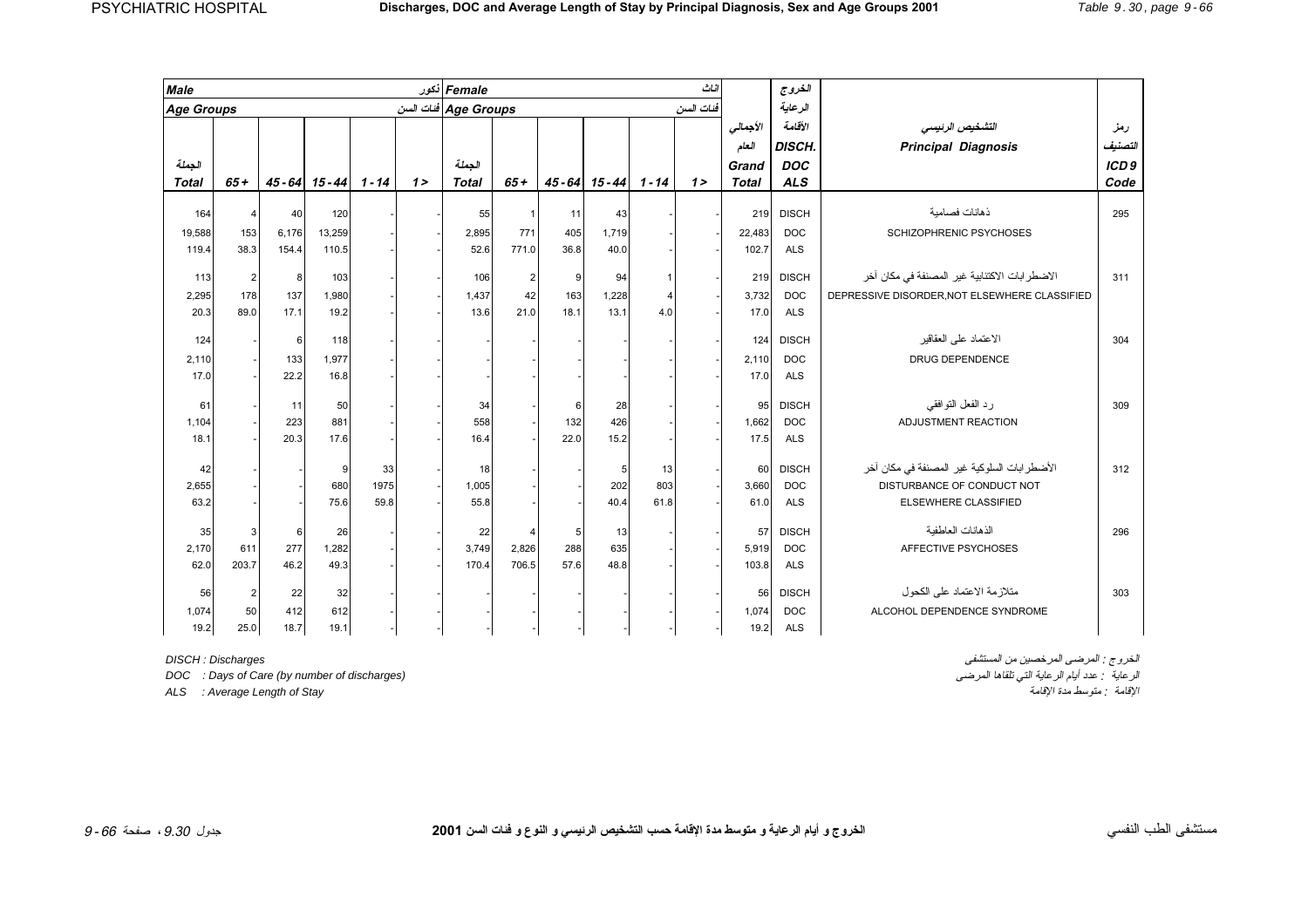| <b>Male</b>       |       |              |                              |      |         | Female نكور          |       |                |                   |          | ناث       |                | الغروج        |                                                |                  |
|-------------------|-------|--------------|------------------------------|------|---------|----------------------|-------|----------------|-------------------|----------|-----------|----------------|---------------|------------------------------------------------|------------------|
| <b>Age Groups</b> |       |              |                              |      |         | Age Groups فنات السن |       |                |                   |          | فئات السن |                | الرعاية       |                                                |                  |
|                   |       |              |                              |      |         |                      |       |                |                   |          |           | الأجمالى       | الأقلصة       | التشخيص الرئيسى                                | رمز              |
|                   |       |              |                              |      |         |                      |       |                |                   |          |           | العام          | <b>DISCH.</b> | <b>Principal Diagnosis</b>                     | لتصنيف           |
| الجملة            |       |              |                              |      |         | الجملة               |       |                |                   |          |           | Grand          | <b>DOC</b>    |                                                | ICD <sub>9</sub> |
| <b>Total</b>      | $65+$ |              | $45 - 64$ $15 - 44$ $1 - 14$ |      | $1\geq$ | <b>Total</b>         | $65+$ |                | $45 - 64$ 15 - 44 | $1 - 14$ | $1\geq$   | <b>Total</b>   | <b>ALS</b>    |                                                | Code             |
|                   |       |              |                              |      |         |                      |       |                |                   |          |           |                |               |                                                |                  |
| 28                |       | 6            | 22                           |      |         | 16                   |       | 2              | 14                |          |           | 44             | <b>DISCH</b>  | ر د فعل حاد للاجهاد                            | 308              |
| 939               |       | 272          | 667                          |      |         | 421                  |       | 69             | 352               |          |           | 1,360          | <b>DOC</b>    | ACUTE REACTION TO STRESS                       |                  |
| 33.5              |       | 45.3         | 30.3                         |      |         |                      |       | 34.5           | 25.1              |          |           | 30.9           | <b>ALS</b>    |                                                |                  |
| 23                | 17    | 6            |                              |      |         | 18                   | 10    | 8              |                   |          |           | 41             | <b>DISCH</b>  | الحالات الذهانيةالعضوية في الشيخوخة و ما قبلها | 290              |
| 429               | 341   | 88           |                              |      |         | 420                  | 254   | 166            |                   |          |           | 849            | <b>DOC</b>    | SENILE AND PRESENILE ORGANIC                   |                  |
| 18.7              | 20.1  | 14.7         |                              |      |         | 23.3                 | 25.4  | 20.8           |                   |          |           | 20.7           | <b>ALS</b>    | PSYCHOTIC CONDITIONS                           |                  |
| 22                |       |              | 17                           | 5    |         | 19                   |       | $\overline{2}$ | 16                | -1       |           | 41             | <b>DISCH</b>  | التخلف العقلى الخفيف                           | 317              |
| 13,507            |       |              | 13,359                       | 148  |         | 1,379                |       | 88             | 385               | 906      |           | 14,886         | <b>DOC</b>    | MILD MENTAL RETARDATION                        |                  |
| 614.0             |       |              |                              | 29.6 |         | 72.6                 |       | 44.0           | 24.1              | 906.0    |           | 363.1          | <b>ALS</b>    |                                                |                  |
|                   |       |              | 785.8                        |      |         |                      |       |                |                   |          |           |                |               |                                                |                  |
| 10                | 3     |              | $\overline{7}$               |      |         | 5                    |       |                | 5                 |          |           | 15             | <b>DISCH</b>  | الذهانات الأخرى غير العضوية                    | 298              |
| 175               | 62    |              | 113                          |      |         | 159                  |       |                | 159               |          |           | 334            | <b>DOC</b>    | OTHER NONORGANIC PSYCHOSES                     |                  |
| 17.5              | 20.7  |              | 16.1                         |      |         | 31.8                 |       |                | 31.8              |          |           | 22.3           | <b>ALS</b>    |                                                |                  |
| 10                |       | $\mathbf{3}$ | $\overline{7}$               |      |         | 3                    |       |                | 3                 |          |           | 13             | <b>DISCH</b>  | الإضطرابات الشخصية                             | 301              |
| 205               |       | 68           | 137                          |      |         | 10                   |       |                | 10                |          |           | 215            | <b>DOC</b>    | PERSONALITY DISORDERS                          |                  |
| 20.5              |       | 22.7         | 19.6                         |      |         | 3.3                  |       |                | 3.3               |          |           | 16.5           | <b>ALS</b>    |                                                |                  |
|                   |       |              |                              |      |         |                      |       |                |                   |          |           |                |               |                                                |                  |
| 6                 |       | $\mathbf 1$  | 5                            |      |         |                      |       |                |                   |          |           | 6              | <b>DISCH</b>  | سؤ استعمال العقاقير دون الاعتماد عليها         | 305              |
| 85                |       | 12           | 73                           |      |         |                      |       |                |                   |          |           | 85             | <b>DOC</b>    | NONDEPENDENT ABUSE OF DRUGS                    |                  |
| 14.2              |       | 12.0         | 14.6                         |      |         |                      |       |                |                   |          |           | 14.2           | <b>ALS</b>    |                                                |                  |
|                   |       |              |                              |      |         | Δ                    |       |                |                   |          |           | $\overline{4}$ | <b>DISCH</b>  | الاضطر ابات الوظيفية الناجمة عن عوامل عقلية    | 306              |
|                   |       |              |                              |      |         | 86                   | 86    |                |                   |          |           | 86             | <b>DOC</b>    | PSYSIOLOGICAL MALFUNCTION ARISUNG              |                  |
|                   |       |              |                              |      |         | 21.5                 | 21.5  |                |                   |          |           | 21.5           | <b>ALS</b>    | FROM MENTAL FACTORS                            |                  |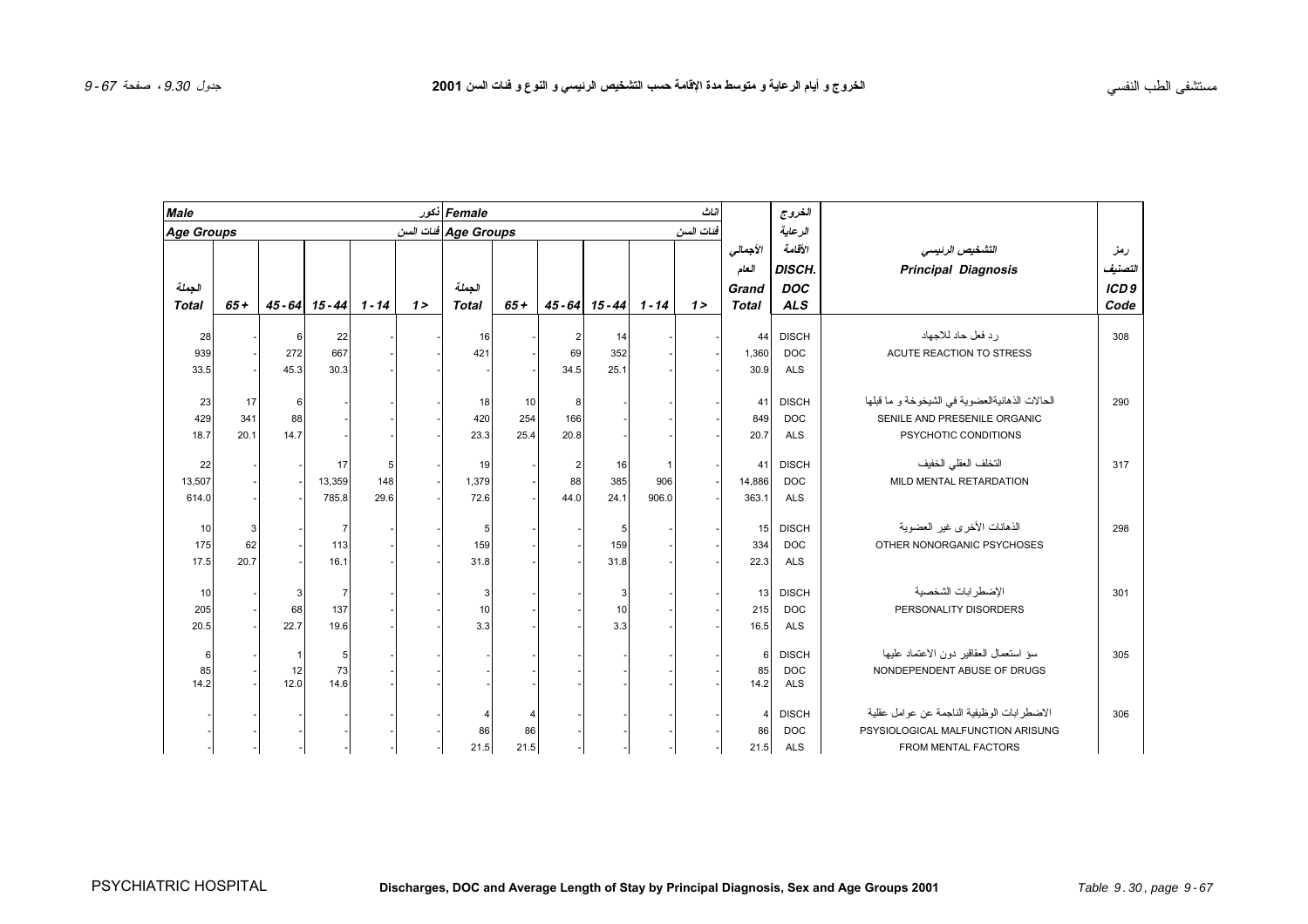| Male                    |        |       |                              |       |         | Female نكور          |             |       |                          |       | اناث           |                      | الغروج                     |                                                               |                  |
|-------------------------|--------|-------|------------------------------|-------|---------|----------------------|-------------|-------|--------------------------|-------|----------------|----------------------|----------------------------|---------------------------------------------------------------|------------------|
| <b>Age Groups</b>       |        |       |                              |       |         | Age Groups فئات السن |             |       |                          |       | فئات السن      |                      | الرعاية                    |                                                               |                  |
|                         |        |       |                              |       |         |                      |             |       |                          |       |                | الأجمالى             | الأقلصة                    | التشخيص الرئيسى                                               | رمز              |
|                         |        |       |                              |       |         |                      |             |       |                          |       |                | العام                | <b>DISCH</b>               | <b>Principal Diagnosis</b>                                    | التصنيف          |
| الجملة                  |        |       |                              |       |         | الجملة               |             |       |                          |       |                | Grand                | <b>DOC</b>                 |                                                               | ICD <sub>9</sub> |
| <b>Total</b>            | $65 +$ |       | $45 - 64$ $15 - 44$ $1 - 14$ |       | $1\geq$ | <b>Total</b>         | $65 +$      |       | $45 - 64$ 15 - 44 1 - 14 |       | 1 <sub>2</sub> | <b>Total</b>         | <b>ALS</b>                 |                                                               | Code             |
|                         |        |       |                              |       |         |                      |             |       |                          |       |                |                      |                            |                                                               |                  |
| $\overline{2}$          |        |       | $\overline{2}$               |       |         | -1                   | $\mathbf 1$ |       |                          |       |                | $\mathbf{3}$         | <b>DISCH</b>               | الاضطرابات العصبية                                            | 300              |
| 19<br>9.5               |        |       | 19<br>9.5                    |       |         | 21                   | 21<br>21.0  |       |                          |       |                | 40<br>13.3           | <b>DOC</b><br><b>ALS</b>   | NEUROTIC DISORDERS                                            |                  |
|                         |        |       |                              |       |         |                      |             |       |                          |       |                |                      |                            |                                                               |                  |
|                         |        |       |                              |       |         |                      |             |       |                          |       |                |                      |                            | الحالات البار انويا                                           |                  |
| $\overline{\mathbf{c}}$ | 59     | 16    |                              |       |         |                      |             |       |                          |       |                | $\overline{c}$<br>75 | <b>DISCH</b><br><b>DOC</b> | PARANOID STATES                                               | 297              |
| 75<br>37.5              | 59.0   | 16.0  |                              |       |         |                      |             |       |                          |       |                | 37.5                 | <b>ALS</b>                 |                                                               |                  |
|                         |        |       |                              |       |         |                      |             |       |                          |       |                |                      |                            |                                                               |                  |
|                         |        |       |                              |       |         |                      |             |       |                          |       |                | $\mathbf{1}$         | <b>DISCH</b>               | الذهانات نتيجة العقاقير                                       | 292              |
| 73                      |        |       | 73                           |       |         |                      |             |       |                          |       |                | 73                   | <b>DOC</b>                 | <b>DRUG PSYCHOSES</b>                                         |                  |
| 73.0                    |        |       | 73.0                         |       |         |                      |             |       |                          |       |                | 73.0                 | <b>ALS</b>                 |                                                               |                  |
|                         |        |       |                              |       |         |                      |             |       |                          |       |                |                      |                            |                                                               |                  |
|                         |        |       |                              |       |         |                      |             |       |                          |       |                | $\mathbf{1}$         | <b>DISCH</b>               | الاضطر ابات العقلية النوعية غير الذهانية عقب نلف عضوى بالدماغ | 310              |
| 305                     |        |       | 305                          |       |         |                      |             |       |                          |       |                | 305                  | <b>DOC</b>                 | SPECIFIC NONPSYCHOTIC MENTAL DISORDRS                         |                  |
| 305.0                   |        |       | 305.0                        |       |         |                      |             |       |                          |       |                | 305.0                | <b>ALS</b>                 | FOLLOWING ORGANIC BRAIN DAMAGE                                |                  |
|                         |        |       |                              |       |         |                      |             |       |                          |       |                |                      |                            |                                                               |                  |
|                         |        |       |                              | -1    |         |                      |             |       |                          |       |                | 1                    | <b>DISCH</b>               | الاضطرابات العاطفية المميزة للطفولة و المراهقة                | 313              |
| 50                      |        |       |                              | 50    |         |                      |             |       |                          |       |                | 50                   | <b>DOC</b>                 | DISTURBANCE OF EMOTIONS SPECIFIC TO                           |                  |
| 50.0                    |        |       |                              | 50.0  |         |                      |             |       |                          |       |                | 50.0                 | <b>ALS</b>                 | CHILDHOOD AND ADOLESCENCE                                     |                  |
|                         |        |       |                              |       |         |                      |             |       |                          |       |                |                      |                            |                                                               |                  |
|                         |        |       |                              |       |         |                      |             |       | 1                        |       |                | 1                    | <b>DISCH</b>               | الأنواع الأخرى المعينة من التخلف العقلى                       | 318              |
|                         |        |       |                              |       |         | 17                   |             |       | 17                       |       |                | 17                   | <b>DOC</b>                 | OTER SPECIFIED MENTAL RETARDATION                             |                  |
|                         |        |       |                              |       |         | 17                   |             |       | 17.0                     |       |                | 17.0                 | <b>ALS</b>                 |                                                               |                  |
|                         |        |       |                              |       |         |                      |             |       |                          |       |                |                      |                            |                                                               |                  |
|                         |        |       |                              |       |         | $\mathbf 1$          |             |       | $\overline{\mathbf{1}}$  |       |                | 1                    | <b>DISCH</b>               | الصرع                                                         |                  |
|                         |        |       |                              |       |         | 22                   |             |       | 22                       |       |                | 22                   | <b>DOC</b>                 | <b>EPILEPSY</b>                                               | 345              |
|                         |        |       |                              |       |         | 22                   |             |       | 22                       |       |                | 22                   | <b>ALS</b>                 |                                                               |                  |
|                         |        |       |                              |       |         |                      |             |       |                          |       |                |                      |                            |                                                               |                  |
|                         |        |       |                              | -1    |         |                      |             |       |                          |       |                | 1                    | <b>DISCH</b>               | أخرى                                                          |                  |
| 38                      |        |       |                              | 38    |         |                      |             |       |                          |       |                | 38                   | <b>DOC</b>                 | Other                                                         |                  |
| 38                      |        |       |                              | 38.0  |         |                      |             |       |                          |       |                | 38                   | <b>ALS</b>                 |                                                               |                  |
| 702                     | 32     | 110   | 520                          | 40    |         | 303                  | 22          | 43    | 223                      | 15    |                | 1,005                | <b>DISCH</b>               |                                                               |                  |
| 46,896                  | 1,454  | 7,814 | 35,417                       | 2,211 |         | 12,179               | 4,000       | 1,311 | 5,155                    | 1,713 |                | 59,075               | <b>DOC</b>                 | الجملة<br>Total                                               |                  |
| 67                      | 45     | 71    | 68                           | 55    |         | 40                   | 182         | 30    | 23                       | 114   |                | 58.8                 | <b>ALS</b>                 |                                                               |                  |